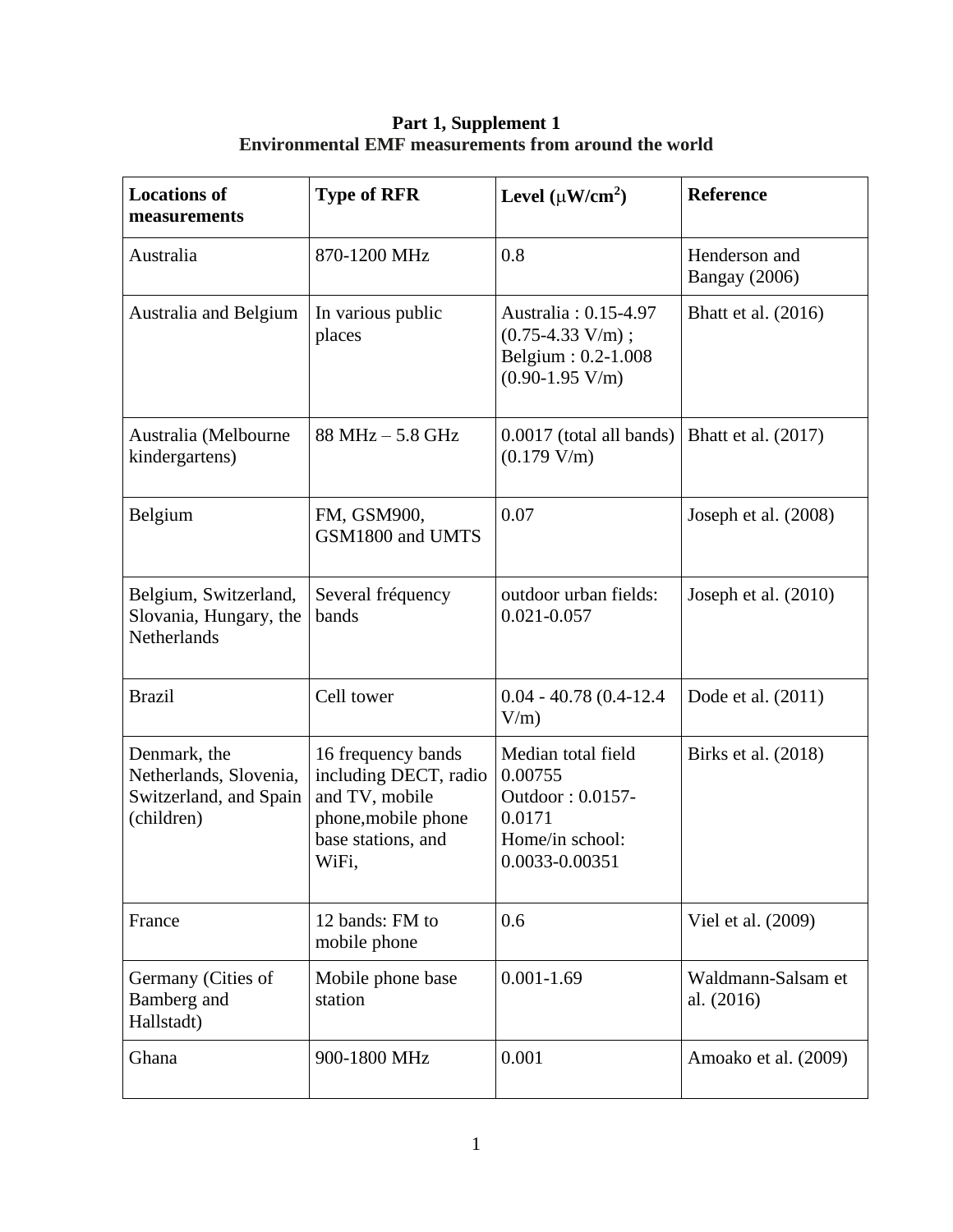| Ghana                                                            | GSM 900, 1800 and<br>UMTS 2100 (61.1-<br>$25.7$ m from a<br>basestation)               | 0.00717-0.0895                                                        | Deatanyah et al (2018)             |
|------------------------------------------------------------------|----------------------------------------------------------------------------------------|-----------------------------------------------------------------------|------------------------------------|
| Greece                                                           | 62 primary and<br>secondary schools in<br>Athens $(2-MHz-3)$<br>GHz)                   | Average 0.049 (0.4292)<br>$v/m$ )                                     | Aris et al. (2020)                 |
| Hungary                                                          | 9 bands between 80-<br>2200 MHz                                                        | 0.025                                                                 | Thuroczy et al. (2006)             |
| India                                                            | 10 MHz-8 GHz                                                                           | 1.148                                                                 | Dhami (2012)                       |
| Korea                                                            | CDMA800 and<br><b>CDMA1800</b>                                                         | 0.6                                                                   | Kim et al. (2010)                  |
| Southern Spain                                                   | 100 KHz $-6$ GHz                                                                       | 0.0286                                                                | Calvente et al. (2015)             |
| Sweden                                                           | 30 MHz-3 GHz                                                                           | rural area 0.0016;<br>urban area 0.027; city<br>area 0.24             | Estenberg and<br>Augustsson (2014) |
| Sweden (Stockholm<br>Central Railway<br>Station)                 | 88-5850 MHz                                                                            | $0.092$ (median)<br>0.2817 -0.4891 (mean<br>total)                    | Hardell et al. $(2016)$            |
| Sweden (Stockholm<br>Old Town)                                   | 87-5850 MHz                                                                            | $0.0404 - 2.43$                                                       | Hardell et al. (2017)              |
| Switzerland                                                      | 12 different bands<br>from FM (88 MHz-<br>108 MHz) to W-LAN<br>$(2.4-2.5 \text{ GHz})$ | $0.013(0.0014 - 0.0881)$                                              | Frei et al. (2009)                 |
| Switzerland (Basel)<br>and the Netherlands<br>(Amsterdam)        | <b>Base stations</b>                                                                   | downtown: 0.024-<br>0.0745<br>residential areas:<br>$0.0021 - 0.0445$ | Urbinello et al. (2014)            |
| Switzerland, Ethiopia,<br>Nepal, South Africa,<br>Australia, USA | <b>Public RFR emitting</b><br>devices                                                  | Outdoor: 0.014-0.91<br>Public transport<br>vehicles: 0.027-0.49       | Sagar et al. (2018)                |
| Turkey                                                           | GSM9 00 MHz                                                                            | 3                                                                     | Firlarer et al. (2003)             |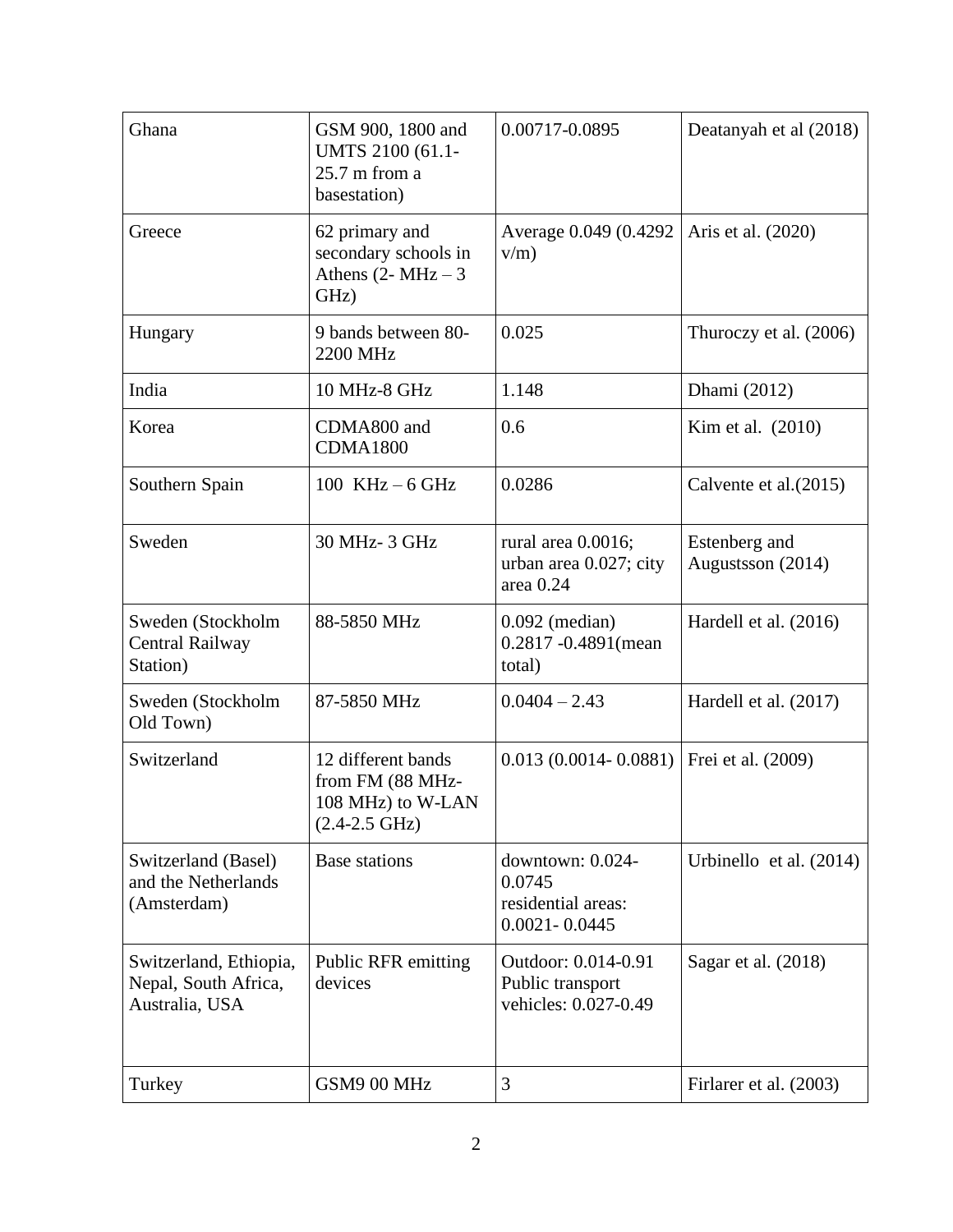| USA (cities of<br>Spokane, WA and<br>Raleigh, NC)             | VHF-FM-UHF-mobile   0.11- 0.00028<br>phone                                                                        |                              | Tell and Kavet (2014)        |
|---------------------------------------------------------------|-------------------------------------------------------------------------------------------------------------------|------------------------------|------------------------------|
| <b>West Bank-Palestine</b><br>major cities, outdoor<br>levels | FM and TV<br>broadcasting stations<br>and mobile phone base<br>stations                                           | Average 0.37<br>Maximum 3.86 | Lahham and Hammash<br>(2012) |
| West Bank-Palestine,<br>City of Hebron, indoor<br>levels      | FM and TV<br>broadcasting stations,<br>mobile phone base<br>stations, cordless<br>phone (DECT) and<br><b>WLAN</b> | Average 0.08<br>Maximum 2.3  | Lahham et al. $(2015)$       |
| <b>West Bank-Palestine</b>                                    | WLENS (Wi-Fi), 1<br>meter from access<br>points, $75 MHz - 3$<br><b>GHz</b>                                       | $0.12(0.001-1.9)$            | Lahham et al. $(2017)$       |

*The above table shows a large variation in levels, ranging from 0.002 to 41 W/cm<sup>2</sup> (median =0.18 W/cm<sup>2</sup> ). The variation could most likely be due to the extent of deployment of wireless systems in different areas. Since each study measured only a section of the RF-spectrum, the total levels summing emissions in all parts of the spectrum are expected to be higher. These levels also are bound to increase with time given the constant deployment of new wireless communication devices and infrastructure. Some of the above are old measurements that probably are now higher as the wireless communication systems proliferated. For other relevant studies, readers should also read the review by Sagar et al. (2017)*

## **References**

[Amoako,](http://www.ncbi.nlm.nih.gov/pubmed?term=%252522Amoako%252520JK%252522%25255BAuthor%25255D) J.K., [Fletcher,](http://www.ncbi.nlm.nih.gov/pubmed?term=%252522Fletcher%252520JJ%252522%25255BAuthor%25255D) J.J., [Darko,](http://www.ncbi.nlm.nih.gov/pubmed?term=%252522Darko%252520EO%252522%25255BAuthor%25255D) E.O. Measurement and analysis of radiofrequency radiations from some mobile phone base stations in Ghana. Radiat Prot Dosimetry.135(4):256-260, 2009.

[Aris,](https://pubmed.ncbi.nlm.nih.gov/?term=Aris+A&cauthor_id=32667037) A., [Yiannis,](https://pubmed.ncbi.nlm.nih.gov/?term=Yiannis+K&cauthor_id=32667037) K., [Vasiliki,](https://pubmed.ncbi.nlm.nih.gov/?term=Vasiliki+S&cauthor_id=32667037) S., [Constantin,](https://pubmed.ncbi.nlm.nih.gov/?term=Constantin+K&cauthor_id=32667037) K., [Charilaos,](https://pubmed.ncbi.nlm.nih.gov/?term=Constantin+K&cauthor_id=32667037) T., [Kiki,](https://pubmed.ncbi.nlm.nih.gov/?term=Constantin+K&cauthor_id=32667037) T. [2](https://pubmed.ncbi.nlm.nih.gov/?term=Constantin+K&cauthor_id=32667037)020. RF-EMF Exposure Levels in Sensitive Land Use In Greece: Educational Units Census in the Municipality of Korydallos. Radiat. Prot. Dosimetry. doi: 10.1093/rpd/ncaa090. (online ahead of print).

[Bhatt,](https://www.ncbi.nlm.nih.gov/pubmed/?term=Bhatt%252520CR%25255BAuthor%25255D&cauthor=true&cauthor_uid=27588949) C.R., [Thielens,](https://www.ncbi.nlm.nih.gov/pubmed/?term=Thielens%252520A%25255BAuthor%25255D&cauthor=true&cauthor_uid=27588949) A., [Billah,](https://www.ncbi.nlm.nih.gov/pubmed/?term=Billah%252520B%25255BAuthor%25255D&cauthor=true&cauthor_uid=27588949) B., [Redmayne,](https://www.ncbi.nlm.nih.gov/pubmed/?term=Redmayne%252520M%25255BAuthor%25255D&cauthor=true&cauthor_uid=27588949) M., [Abramson,](https://www.ncbi.nlm.nih.gov/pubmed/?term=Abramson%252520MJ%25255BAuthor%25255D&cauthor=true&cauthor_uid=27588949) M.J., Sim, [M.R.](https://www.ncbi.nlm.nih.gov/pubmed/?term=Sim%252520MR%25255BAuthor%25255D&cauthor=true&cauthor_uid=27588949), [Vermeulen,](https://www.ncbi.nlm.nih.gov/pubmed/?term=Vermeulen%252520R%25255BAuthor%25255D&cauthor=true&cauthor_uid=27588949) R., [Martens,](https://www.ncbi.nlm.nih.gov/pubmed/?term=Martens%252520L%25255BAuthor%25255D&cauthor=true&cauthor_uid=27588949) L., [Joseph,](https://www.ncbi.nlm.nih.gov/pubmed/?term=Joseph%252520W%25255BAuthor%25255D&cauthor=true&cauthor_uid=27588949) W., [Benke,](https://www.ncbi.nlm.nih.gov/pubmed/?term=Benke%252520G%25255BAuthor%25255D&cauthor=true&cauthor_uid=27588949) G.. Assessment of personal exposure from radiofrequencyelectromagnetic fields in Australia and Belgium using on-body calibrated exposimeters. [Environ](https://www.ncbi.nlm.nih.gov/pubmed/27588949) [Res.](https://www.ncbi.nlm.nih.gov/pubmed/27588949) 151:547-563, 2016.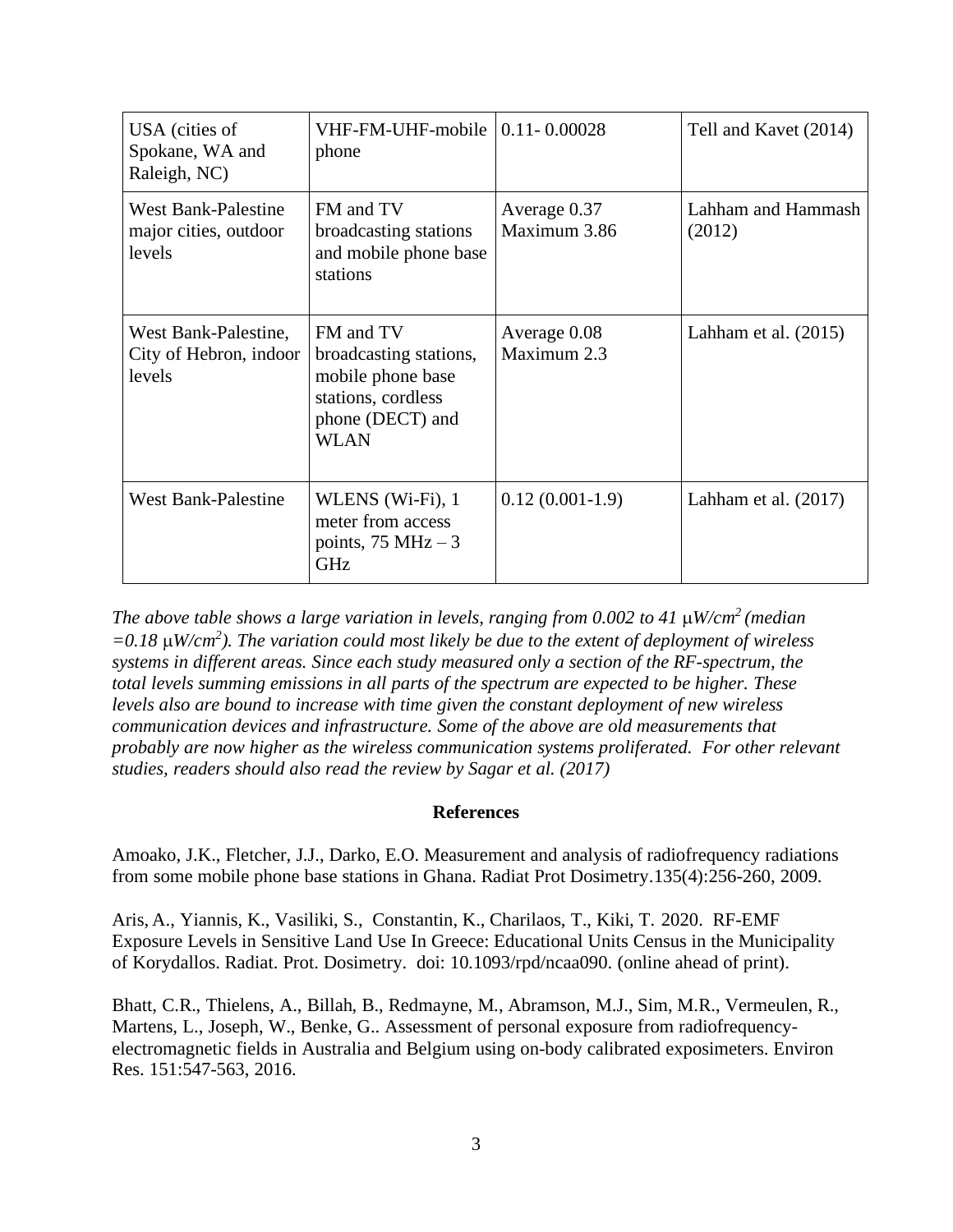[Birks,](https://www.ncbi.nlm.nih.gov/pubmed/?term=Birks%252520LE%25255BAuthor%25255D&cauthor=true&cauthor_uid=29754001) L.E., [Struchen,](https://www.ncbi.nlm.nih.gov/pubmed/?term=Struchen%252520B%25255BAuthor%25255D&cauthor=true&cauthor_uid=29754001) B., [Eeftens,](https://www.ncbi.nlm.nih.gov/pubmed/?term=Eeftens%252520M%25255BAuthor%25255D&cauthor=true&cauthor_uid=29754001) M., van [Wel,](https://www.ncbi.nlm.nih.gov/pubmed/?term=van%252520Wel%252520L%25255BAuthor%25255D&cauthor=true&cauthor_uid=29754001) L., [Huss,](https://www.ncbi.nlm.nih.gov/pubmed/?term=Huss%252520A%25255BAuthor%25255D&cauthor=true&cauthor_uid=29754001) A., [Gajšek,](https://www.ncbi.nlm.nih.gov/pubmed/?term=Gaj%2525C5%2525A1ek%252520P%25255BAuthor%25255D&cauthor=true&cauthor_uid=29754001) P., [Kheifets,](https://www.ncbi.nlm.nih.gov/pubmed/?term=Kheifets%252520L%25255BAuthor%25255D&cauthor=true&cauthor_uid=29754001) L., [Gallastegi,](https://www.ncbi.nlm.nih.gov/pubmed/?term=Gallastegi%252520M%25255BAuthor%25255D&cauthor=true&cauthor_uid=29754001) [M.](https://www.ncbi.nlm.nih.gov/pubmed/?term=Gallastegi%252520M%25255BAuthor%25255D&cauthor=true&cauthor_uid=29754001), [Dalmau-Bueno,](https://www.ncbi.nlm.nih.gov/pubmed/?term=Dalmau-Bueno%252520A%25255BAuthor%25255D&cauthor=true&cauthor_uid=29754001) A., [Estarlich,](https://www.ncbi.nlm.nih.gov/pubmed/?term=Estarlich%252520M%25255BAuthor%25255D&cauthor=true&cauthor_uid=29754001) M., [Fernandez,](https://www.ncbi.nlm.nih.gov/pubmed/?term=Fernandez%252520MF%25255BAuthor%25255D&cauthor=true&cauthor_uid=29754001) M.F., [Meder,](https://www.ncbi.nlm.nih.gov/pubmed/?term=Meder%252520IK%25255BAuthor%25255D&cauthor=true&cauthor_uid=29754001) I.K., [Ferrero,](https://www.ncbi.nlm.nih.gov/pubmed/?term=Ferrero%252520A%25255BAuthor%25255D&cauthor=true&cauthor_uid=29754001) A., [Jiménez-](https://www.ncbi.nlm.nih.gov/pubmed/?term=Jim%2525C3%2525A9nez-Zabala%252520A%25255BAuthor%25255D&cauthor=true&cauthor_uid=29754001)[Zabala,](https://www.ncbi.nlm.nih.gov/pubmed/?term=Jim%2525C3%2525A9nez-Zabala%252520A%25255BAuthor%25255D&cauthor=true&cauthor_uid=29754001) A., [Torrent,](https://www.ncbi.nlm.nih.gov/pubmed/?term=Torrent%252520M%25255BAuthor%25255D&cauthor=true&cauthor_uid=29754001) M., [Vrijkotte,](https://www.ncbi.nlm.nih.gov/pubmed/?term=Vrijkotte%252520TGM%25255BAuthor%25255D&cauthor=true&cauthor_uid=29754001) T.G.M., [Cardis,](https://www.ncbi.nlm.nih.gov/pubmed/?term=Cardis%252520E%25255BAuthor%25255D&cauthor=true&cauthor_uid=29754001) E., [Olsen,](https://www.ncbi.nlm.nih.gov/pubmed/?term=Olsen%252520J%25255BAuthor%25255D&cauthor=true&cauthor_uid=29754001) J., [Valič,](https://www.ncbi.nlm.nih.gov/pubmed/?term=Vali%2525C4%25258D%252520B%25255BAuthor%25255D&cauthor=true&cauthor_uid=29754001) B., [Vermeulen,](https://www.ncbi.nlm.nih.gov/pubmed/?term=Vermeulen%252520R%25255BAuthor%25255D&cauthor=true&cauthor_uid=29754001) R., [Vrijheid,](https://www.ncbi.nlm.nih.gov/pubmed/?term=Vrijheid%252520M%25255BAuthor%25255D&cauthor=true&cauthor_uid=29754001) M., [Röösli,](https://www.ncbi.nlm.nih.gov/pubmed/?term=R%2525C3%2525B6%2525C3%2525B6sli%252520M%25255BAuthor%25255D&cauthor=true&cauthor_uid=29754001) M., [Guxens,](https://www.ncbi.nlm.nih.gov/pubmed/?term=Guxens%252520M%25255BAuthor%25255D&cauthor=true&cauthor_uid=29754001) M. Spatial and temporal variability of personal environmental exposure to radio frequency electromagnetic fields in children in Europe. [Environ](https://www.ncbi.nlm.nih.gov/pubmed/?term=birks+le) Int. 117:204- 214, 2018.

[Bhatt,](https://www.ncbi.nlm.nih.gov/pubmed/?term=Bhatt%252520CR%25255BAuthor%25255D&cauthor=true&cauthor_uid=27759027) C.R., [Redmayne,](https://www.ncbi.nlm.nih.gov/pubmed/?term=Redmayne%252520M%25255BAuthor%25255D&cauthor=true&cauthor_uid=27759027) M., [Billah,](https://www.ncbi.nlm.nih.gov/pubmed/?term=Billah%252520B%25255BAuthor%25255D&cauthor=true&cauthor_uid=27759027) B., [Abramson,](https://www.ncbi.nlm.nih.gov/pubmed/?term=Abramson%252520MJ%25255BAuthor%25255D&cauthor=true&cauthor_uid=27759027) M.J., [Benke,](https://www.ncbi.nlm.nih.gov/pubmed/?term=Benke%252520G%25255BAuthor%25255D&cauthor=true&cauthor_uid=27759027) G. Radiofrequencyelectromagnetic field exposures in kindergarten children. J Expo Sci Environ [Epidemiol.](https://www.ncbi.nlm.nih.gov/pubmed/27759027) 27:497- 504, 2017.

[Calvente](https://pubmed.ncbi.nlm.nih.gov/?sort=pubdate&term=Calvente+I&cauthor_id=25707018) [I,](https://pubmed.ncbi.nlm.nih.gov/25707018/#affiliation-1) [Fernández](https://pubmed.ncbi.nlm.nih.gov/?sort=pubdate&term=Fern%C3%A1ndez+MF&cauthor_id=25707018) [MF,](https://pubmed.ncbi.nlm.nih.gov/25707018/#affiliation-2) [Pérez-Lobato](https://pubmed.ncbi.nlm.nih.gov/?sort=pubdate&term=P%C3%A9rez-Lobato+R&cauthor_id=25707018)[R,](https://pubmed.ncbi.nlm.nih.gov/25707018/#affiliation-3) [Dávila-Arias](https://pubmed.ncbi.nlm.nih.gov/?sort=pubdate&term=D%C3%A1vila-Arias+C&cauthor_id=25707018) [C,](https://pubmed.ncbi.nlm.nih.gov/25707018/#affiliation-3) [Ocón](https://pubmed.ncbi.nlm.nih.gov/?sort=pubdate&term=Oc%C3%B3n+O&cauthor_id=25707018) [O,](https://pubmed.ncbi.nlm.nih.gov/25707018/#affiliation-3) [Ramos](https://pubmed.ncbi.nlm.nih.gov/?sort=pubdate&term=Ramos+R&cauthor_id=25707018)[R,](https://pubmed.ncbi.nlm.nih.gov/25707018/#affiliation-3) [Ríos-](https://pubmed.ncbi.nlm.nih.gov/?sort=pubdate&term=R%C3%ADos-Arrabal+S&cauthor_id=25707018)[Arrabal](https://pubmed.ncbi.nlm.nih.gov/?sort=pubdate&term=R%C3%ADos-Arrabal+S&cauthor_id=25707018) [S,](https://pubmed.ncbi.nlm.nih.gov/25707018/#affiliation-1) [Villalba-Moreno](https://pubmed.ncbi.nlm.nih.gov/?sort=pubdate&term=Villalba-Moreno+J&cauthor_id=25707018) [J,](https://pubmed.ncbi.nlm.nih.gov/25707018/#affiliation-4) [Núñez](https://pubmed.ncbi.nlm.nih.gov/?sort=pubdate&term=N%C3%BA%C3%B1ez+MI&cauthor_id=25707018) MI. Outdoor characterization of radio frequency electromagnetic fields in a Spanish birth cohort. Environ Resb 138:136-143, 2015.

[Deatanyah,](https://www.ncbi.nlm.nih.gov/pubmed/?term=Deatanyah%252520P%25255BAuthor%25255D&cauthor=true&cauthor_uid=29342305) P., [Amoako,](https://www.ncbi.nlm.nih.gov/pubmed/?term=Amoako%252520JK%25255BAuthor%25255D&cauthor=true&cauthor_uid=29342305) J.K., [Abavare,](https://www.ncbi.nlm.nih.gov/pubmed/?term=Abavare%252520EKK%25255BAuthor%25255D&cauthor=true&cauthor_uid=29342305) E.K.K., [Menyeh,](https://www.ncbi.nlm.nih.gov/pubmed/?term=Menyeh%252520A%25255BAuthor%25255D&cauthor=true&cauthor_uid=29342305) A. Analysis of electric field strength and power around selected mobile base stations. Radiat Prot [Dosimetry.](https://www.ncbi.nlm.nih.gov/pubmed/29342305) 179(4):383-390, 2018.

Dhami, A.K. Study of elelctromagnetic radiation pollution in an Indian city. Environ. Monit Assess 184: 8597-8512, 2012.

[Dode,](http://www.ncbi.nlm.nih.gov/pubmed?term=Dode%252520AC%25255BAuthor%25255D&cauthor=true&cauthor_uid=21741680) A.C., [Leão,](http://www.ncbi.nlm.nih.gov/pubmed?term=Le%2525C3%2525A3o%252520MM%25255BAuthor%25255D&cauthor=true&cauthor_uid=21741680) M.M., [Tejo](http://www.ncbi.nlm.nih.gov/pubmed?term=Tejo%252520Fde%252520A%25255BAuthor%25255D&cauthor=true&cauthor_uid=21741680) Fde, A., [Gomes,](http://www.ncbi.nlm.nih.gov/pubmed?term=Gomes%252520AC%25255BAuthor%25255D&cauthor=true&cauthor_uid=21741680) A.C., [Dode,](http://www.ncbi.nlm.nih.gov/pubmed?term=Dode%252520DC%25255BAuthor%25255D&cauthor=true&cauthor_uid=21741680) D.C., [Dode,](http://www.ncbi.nlm.nih.gov/pubmed?term=Dode%252520MC%25255BAuthor%25255D&cauthor=true&cauthor_uid=21741680) M.C., [Moreira,](http://www.ncbi.nlm.nih.gov/pubmed?term=Moreira%252520CW%25255BAuthor%25255D&cauthor=true&cauthor_uid=21741680) C.W., [Condessa,](http://www.ncbi.nlm.nih.gov/pubmed?term=Condessa%252520VA%25255BAuthor%25255D&cauthor=true&cauthor_uid=21741680) V.A., [Albinatti,](http://www.ncbi.nlm.nih.gov/pubmed?term=Albinatti%252520C%25255BAuthor%25255D&cauthor=true&cauthor_uid=21741680) C., [Caiaffa,](http://www.ncbi.nlm.nih.gov/pubmed?term=Caiaffa%252520WT%25255BAuthor%25255D&cauthor=true&cauthor_uid=21741680) W.T. Mortality by neoplasia and cellular telephone base stations in the Belo Horizonte municipality, Minas Gerais state, Brazil. Sci Total [Environ.](http://www.ncbi.nlm.nih.gov/pubmed/21741680) 409(19):3649-3665, 2011.

Estenberg, J., Augustsson, T. Extensive frequency selective measurements of [radiofrequency](http://www.ncbi.nlm.nih.gov/pubmed/24375568) fields in outdoor [environments](http://www.ncbi.nlm.nih.gov/pubmed/24375568) performed with a novel mobile monitoring system. Bioelectromagnetics. 35(3):227-230, 2014.

Firlarer, A. Hamid, R., Cetintas, M., Karacadag, H., Gedik, A., Yogun, M., Celik, M. Measurement of electromagnetic radiation from GSM base stations. Proceedings of the IEEE International Symposium of Electromagnetic Compatibility, pp.1211-1214, 2003.

[Frei,](http://www.ncbi.nlm.nih.gov/pubmed?term=%252522Frei%252520P%252522%25255BAuthor%25255D) P., [Mohler,](http://www.ncbi.nlm.nih.gov/pubmed?term=%252522Mohler%252520E%252522%25255BAuthor%25255D) E., [Neubauer,](http://www.ncbi.nlm.nih.gov/pubmed?term=%252522Neubauer%252520G%252522%25255BAuthor%25255D) G., [Theis,](http://www.ncbi.nlm.nih.gov/pubmed?term=%252522Theis%252520G%252522%25255BAuthor%25255D) G., [Bürgi,](http://www.ncbi.nlm.nih.gov/pubmed?term=%252522B%2525C3%2525BCrgi%252520A%252522%25255BAuthor%25255D) A., [Fröhlich,](http://www.ncbi.nlm.nih.gov/pubmed?term=%252522Fr%2525C3%2525B6hlich%252520J%252522%25255BAuthor%25255D) J., [Braun-Fahrländer,](http://www.ncbi.nlm.nih.gov/pubmed?term=%252522Braun-Fahrl%2525C3%2525A4nder%252520C%252522%25255BAuthor%25255D) C., [Bolte,](http://www.ncbi.nlm.nih.gov/pubmed?term=%252522Bolte%252520J%252522%25255BAuthor%25255D) [J.](http://www.ncbi.nlm.nih.gov/pubmed?term=%252522Bolte%252520J%252522%25255BAuthor%25255D), [Egger,](http://www.ncbi.nlm.nih.gov/pubmed?term=%252522Egger%252520M%252522%25255BAuthor%25255D) M., [Röösli,](http://www.ncbi.nlm.nih.gov/pubmed?term=%252522R%2525C3%2525B6%2525C3%2525B6sli%252520M%252522%25255BAuthor%25255D) M. Temporal and spatial variability of personal exposure to radio frequency electromagnetic fields. Environ Res. 109(6):779-785, 2009.

[Hardell,](https://www.ncbi.nlm.nih.gov/pubmed/?term=Hardell%252520L%25255BAuthor%25255D&cauthor=true&cauthor_uid=27633090) L., [Koppel,](https://www.ncbi.nlm.nih.gov/pubmed/?term=Koppel%252520T%25255BAuthor%25255D&cauthor=true&cauthor_uid=27633090) T., [Carlberg,](https://www.ncbi.nlm.nih.gov/pubmed/?term=Carlberg%252520M%25255BAuthor%25255D&cauthor=true&cauthor_uid=27633090) M., [Ahonen,](https://www.ncbi.nlm.nih.gov/pubmed/?term=Ahonen%252520M%25255BAuthor%25255D&cauthor=true&cauthor_uid=27633090) M., [Hedendahl,](https://www.ncbi.nlm.nih.gov/pubmed/?term=Hedendahl%252520L%25255BAuthor%25255D&cauthor=true&cauthor_uid=27633090) L. Radiofrequency radiation at Stockholm Central Railway Station in Sweden and some medical aspects on public exposure to RF fields. Int J [Oncol.](https://www.ncbi.nlm.nih.gov/pubmed/27633090) 49(4):1315-1324, 2016.

Hardell, L., Carlberg, M., Koppel, T., Hedendahl, L. High radiofrequency radiation at Stockholm Old Town: An exposimeter study including the Royal Castle, Supreme Court, three major squares and the Swedish Parliament. Mol Clin Oncol 6(4):462-476, 2017.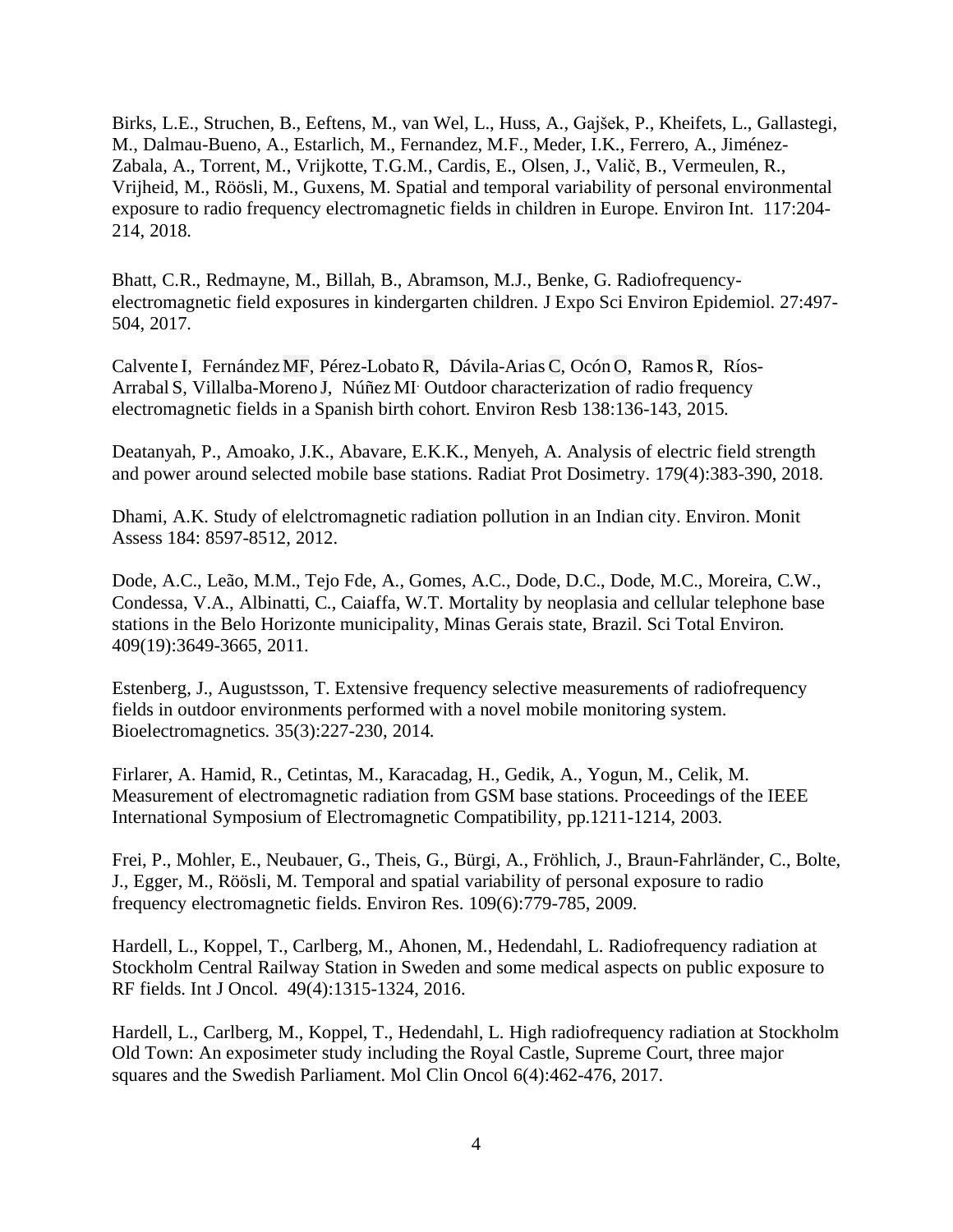[Henderson,](http://www.ncbi.nlm.nih.gov/pubmed?term=%252522Henderson%252520SI%252522%25255BAuthor%25255D) S.I., [Bangay,](http://www.ncbi.nlm.nih.gov/pubmed?term=%252522Bangay%252520MJ%252522%25255BAuthor%25255D) M.J. Survey of RF exposure levels from mobile telephone base stations in Australia. Bioelectromagnetics. 27(1):73-76, 2006.

[Joseph,](http://www.ncbi.nlm.nih.gov/pubmed?term=%252522Joseph%252520W%252522%25255BAuthor%25255D) W., [Vermeeren,](http://www.ncbi.nlm.nih.gov/pubmed?term=%252522Vermeeren%252520G%252522%25255BAuthor%25255D) G., [Verloock.](http://www.ncbi.nlm.nih.gov/pubmed?term=%252522Verloock%252520L%252522%25255BAuthor%25255D) L., [Heredia,](http://www.ncbi.nlm.nih.gov/pubmed?term=%252522Heredia%252520MM%252522%25255BAuthor%25255D) M.M., [Martens,](http://www.ncbi.nlm.nih.gov/pubmed?term=%252522Martens%252520L%252522%25255BAuthor%25255D) L. Characterization of personal RF electromagnetic field exposure and actual absorption for the general public. Health Phys. 95(3):317-330, 2008.

[Joseph,](https://www.ncbi.nlm.nih.gov/pubmed/?term=Joseph%252520W%25255BAuthor%25255D&cauthor=true&cauthor_uid=20638656) W., [Frei,](https://www.ncbi.nlm.nih.gov/pubmed/?term=Frei%252520P%25255BAuthor%25255D&cauthor=true&cauthor_uid=20638656) P., [Roösli,](https://www.ncbi.nlm.nih.gov/pubmed/?term=Ro%2525C3%2525B6sli%252520M%25255BAuthor%25255D&cauthor=true&cauthor_uid=20638656) M., [Thuróczy,](https://www.ncbi.nlm.nih.gov/pubmed/?term=Thur%2525C3%2525B3czy%252520G%25255BAuthor%25255D&cauthor=true&cauthor_uid=20638656) G., [Gajsek,](https://www.ncbi.nlm.nih.gov/pubmed/?term=Gajsek%252520P%25255BAuthor%25255D&cauthor=true&cauthor_uid=20638656) P., [Trcek,](https://www.ncbi.nlm.nih.gov/pubmed/?term=Trcek%252520T%25255BAuthor%25255D&cauthor=true&cauthor_uid=20638656) T., [Bolte,](https://www.ncbi.nlm.nih.gov/pubmed/?term=Bolte%252520J%25255BAuthor%25255D&cauthor=true&cauthor_uid=20638656) J., [Vermeeren,](https://www.ncbi.nlm.nih.gov/pubmed/?term=Vermeeren%252520G%25255BAuthor%25255D&cauthor=true&cauthor_uid=20638656) G., [Mohler,](https://www.ncbi.nlm.nih.gov/pubmed/?term=Mohler%252520E%25255BAuthor%25255D&cauthor=true&cauthor_uid=20638656) E., [Juhász,](https://www.ncbi.nlm.nih.gov/pubmed/?term=Juh%2525C3%2525A1sz%252520P%25255BAuthor%25255D&cauthor=true&cauthor_uid=20638656) P., [Finta,](https://www.ncbi.nlm.nih.gov/pubmed/?term=Finta%252520V%25255BAuthor%25255D&cauthor=true&cauthor_uid=20638656) V., [Martens,](https://www.ncbi.nlm.nih.gov/pubmed/?term=Martens%252520L%25255BAuthor%25255D&cauthor=true&cauthor_uid=20638656) L. Comparison of personal radio frequency electromagnetic field exposure in different urban areas acromss Europe. [Environ](https://www.ncbi.nlm.nih.gov/pubmed/20638656) Res. 110(7):658-663, 2010.

[Kim,](http://www.ncbi.nlm.nih.gov/pubmed?term=%252522Kim%252520BC%252522%25255BAuthor%25255D) B.C., [Park,](http://www.ncbi.nlm.nih.gov/pubmed?term=%252522Park%252520SO%252522%25255BAuthor%25255D) S.O. Evaluation of RF electromagnetic field exposure levels from cellular base stations in Korea. Bioelectromagnetics. 31:495-498, 2010.

[Lahham,](https://www.ncbi.nlm.nih.gov/pubmed/?term=Lahham%252520A%25255BAuthor%25255D&cauthor=true&cauthor_uid=21835841) A., [Hammash,](https://www.ncbi.nlm.nih.gov/pubmed/?term=Hammash%252520A%25255BAuthor%25255D&cauthor=true&cauthor_uid=21835841) A. Outdoor radiofrequency radiation levels in the West Bank-Palestine. Radiat Prot [Dosimetry.](https://www.ncbi.nlm.nih.gov/pubmed/21835841) 149(4):399-402, 2012.

[Lahham,](https://www.ncbi.nlm.nih.gov/pubmed/?term=Lahham%252520A%25255BAuthor%25255D&cauthor=true&cauthor_uid=26107432) A., [Sharabati,](https://www.ncbi.nlm.nih.gov/pubmed/?term=Sharabati%252520A%25255BAuthor%25255D&cauthor=true&cauthor_uid=26107432) A., [ALMasri,](https://www.ncbi.nlm.nih.gov/pubmed/?term=ALMasri%252520H%25255BAuthor%25255D&cauthor=true&cauthor_uid=26107432) H. Public exposure from indoor radiofrequency radiation in the City of Hebron, West Bank-Palestine. [Health](https://www.ncbi.nlm.nih.gov/pubmed/26107432) Phys. 109(2):117-121, 2015.

[Lahham,](https://www.ncbi.nlm.nih.gov/pubmed/?term=Lahham%252520A%25255BAuthor%25255D&cauthor=true&cauthor_uid=28338865) A., [Sharabati,](https://www.ncbi.nlm.nih.gov/pubmed/?term=Sharabati%252520A%25255BAuthor%25255D&cauthor=true&cauthor_uid=28338865) A., Al [Masri,](https://www.ncbi.nlm.nih.gov/pubmed/?term=ALMasri%252520H%25255BAuthor%25255D&cauthor=true&cauthor_uid=28338865) H.. Assessment of public exposure from WLANS in the West Bank Palestine. Radiat Prot Dosimetry 176(4):434-438, 2017.

[Sagar,](https://www.ncbi.nlm.nih.gov/pubmed/?term=Sagar%252520S%25255BAuthor%25255D&cauthor=true&cauthor_uid=29529581) S., [Adem,](https://www.ncbi.nlm.nih.gov/pubmed/?term=Adem%252520SM%25255BAuthor%25255D&cauthor=true&cauthor_uid=29529581) S.M., [Struchen,](https://www.ncbi.nlm.nih.gov/pubmed/?term=Struchen%252520B%25255BAuthor%25255D&cauthor=true&cauthor_uid=29529581) B., [Loughran,](https://www.ncbi.nlm.nih.gov/pubmed/?term=Loughran%252520SP%25255BAuthor%25255D&cauthor=true&cauthor_uid=29529581) S.P., [Brunjes,](https://www.ncbi.nlm.nih.gov/pubmed/?term=Brunjes%252520ME%25255BAuthor%25255D&cauthor=true&cauthor_uid=29529581) M.E., [Arangua,](https://www.ncbi.nlm.nih.gov/pubmed/?term=Arangua%252520L%25255BAuthor%25255D&cauthor=true&cauthor_uid=29529581) L., [Dalvie,](https://www.ncbi.nlm.nih.gov/pubmed/?term=Dalvie%252520MA%25255BAuthor%25255D&cauthor=true&cauthor_uid=29529581) M.A., [Croft,](https://www.ncbi.nlm.nih.gov/pubmed/?term=Croft%252520RJ%25255BAuthor%25255D&cauthor=true&cauthor_uid=29529581) R.J., [Jerrett,](https://www.ncbi.nlm.nih.gov/pubmed/?term=Jerrett%252520M%25255BAuthor%25255D&cauthor=true&cauthor_uid=29529581) M., [Moskowitz,](https://www.ncbi.nlm.nih.gov/pubmed/?term=Moskowitz%252520JM%25255BAuthor%25255D&cauthor=true&cauthor_uid=29529581) J.M., [Kuo,](https://www.ncbi.nlm.nih.gov/pubmed/?term=Kuo%252520T%25255BAuthor%25255D&cauthor=true&cauthor_uid=29529581) T., [Röösli,](https://www.ncbi.nlm.nih.gov/pubmed/?term=R%2525C3%2525B6%2525C3%2525B6sli%252520M%25255BAuthor%25255D&cauthor=true&cauthor_uid=29529581) M. Comparison of radiofrequency electromagnetic field exposure levels in different everyday microenvironments in an international context.[Environ](https://www.ncbi.nlm.nih.gov/pubmed/29529581) Int. 114:297-306**,** 2018.

[Tell](https://www.ncbi.nlm.nih.gov/pubmed/?term=Tell%252520RA%25255BAuthor%25255D&cauthor=true&cauthor_uid=24567499) RA, [Kavet](https://www.ncbi.nlm.nih.gov/pubmed/?term=Kavet%252520R%25255BAuthor%25255D&cauthor=true&cauthor_uid=24567499) R. A survey of the urban radiofrequency (RF) environment. [Radiat](https://www.ncbi.nlm.nih.gov/pubmed/24567499) Prot [Dosimetry.](https://www.ncbi.nlm.nih.gov/pubmed/24567499) 162(4):499-507, 2014.

Thuróczy, G., Molnár, F., Szabó, J., Jánossy, G., Nagy, N., Kubinyi, G., Bakos J. 2006. Public exposure to RF from installed sources: site measurements and personal exposimetry. Proceedings of The European Conference on Antennas and Propagation: EuCAP 2006 (ESA SP-626). 6-10 November 2006, Nice, France. Editors: H. Lacoste & L. Ouwehand. Published on CDROM, p.51.

[Urbinello](http://www.ncbi.nlm.nih.gov/pubmed?term=Urbinello%252520D%25255BAuthor%25255D&cauthor=true&cauthor_uid=24091124) D, [Huss](http://www.ncbi.nlm.nih.gov/pubmed?term=Huss%252520A%25255BAuthor%25255D&cauthor=true&cauthor_uid=24091124) A, [Beekhuizen](http://www.ncbi.nlm.nih.gov/pubmed?term=Beekhuizen%252520J%25255BAuthor%25255D&cauthor=true&cauthor_uid=24091124) J, [Vermeulen](http://www.ncbi.nlm.nih.gov/pubmed?term=Vermeulen%252520R%25255BAuthor%25255D&cauthor=true&cauthor_uid=24091124) R, [Röösli](http://www.ncbi.nlm.nih.gov/pubmed?term=R%2525C3%2525B6%2525C3%2525B6sli%252520M%25255BAuthor%25255D&cauthor=true&cauthor_uid=24091124) M. Use of portable exposure meters for comparing mobile phone base station radiation in different types of areas in the cities of Basel and Amsterdam. Sci Total [Environ.](http://www.ncbi.nlm.nih.gov/pubmed/24091124) 468-469:1028-1033, 2014.

[Viel,](http://www.ncbi.nlm.nih.gov/pubmed?term=%252522Viel%252520JF%252522%25255BAuthor%25255D) J.F., [Cardis,](http://www.ncbi.nlm.nih.gov/pubmed?term=%252522Cardis%252520E%252522%25255BAuthor%25255D) E., [Moissonnier,](http://www.ncbi.nlm.nih.gov/pubmed?term=%252522Moissonnier%252520M%252522%25255BAuthor%25255D) M., de [Seze,](http://www.ncbi.nlm.nih.gov/pubmed?term=%252522de%252520Seze%252520R%252522%25255BAuthor%25255D) R., [Hours.](http://www.ncbi.nlm.nih.gov/pubmed?term=%252522Hours%252520M%252522%25255BAuthor%25255D) M. Radiofrequency exposure in the French general population: band, time, location and activity variability. Environ Int. 35(8):1150- 1154, 2009.